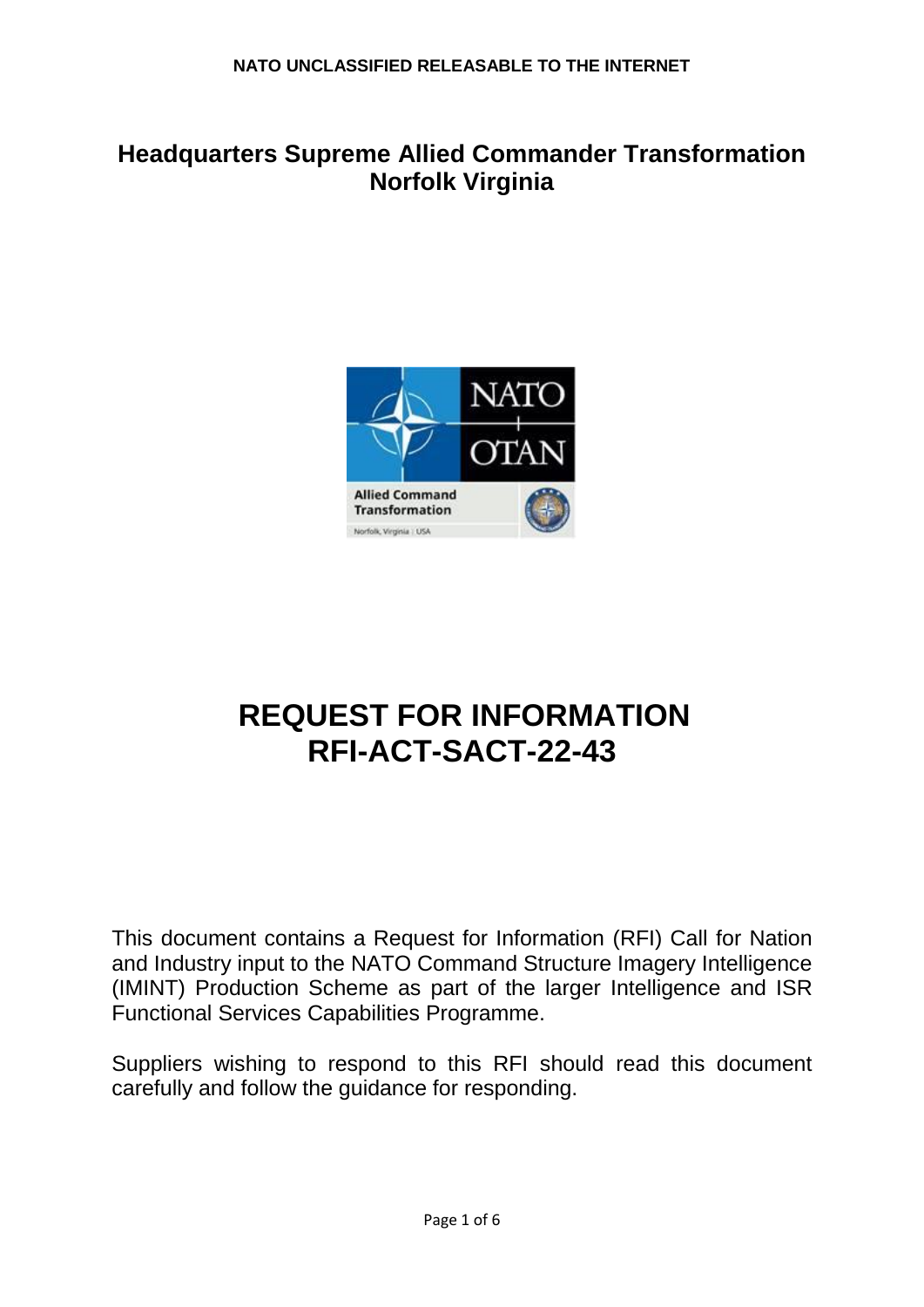| HQ Supreme Allied Commander Transformation RFI 22-43 General Information                                                    |                                                                                                                                                                              |
|-----------------------------------------------------------------------------------------------------------------------------|------------------------------------------------------------------------------------------------------------------------------------------------------------------------------|
| Request For Information No.                                                                                                 | 22-43                                                                                                                                                                        |
| <b>Project Title</b>                                                                                                        | Request for Information (RFI) Call for<br>Nation and Industry input to NATO<br><b>Command Structure Imagery Intelligence</b><br>(IMINT) Production Scheme                    |
| Due date for submission of requested<br>information                                                                         | <b>29 APR 2022</b>                                                                                                                                                           |
| <b>Contracting Office Address</b>                                                                                           | NATO, HQ Supreme Allied Commander<br><b>Transformation (SACT)</b><br><b>Purchasing &amp; Contracting Suite 100</b><br>7857 Blandy Rd, Norfolk, VA, 23511-2490                |
| <b>Contracting Points of Contact</b>                                                                                        | 1. Ms Tonya Bonilla<br>e-mail: tonya.bonilla@act.nato.int<br>Tel: +1 757 747 3575<br>2. Ms Catherine Giglio<br>e-mail: catherine.giglio@act.nato.int<br>Tel: +1 757 747 3856 |
| <b>Technical Points of Contact</b>                                                                                          | 1. Ludovic Pierrel,<br>e-mail: ludovic.pierrel@act.nato.int<br>Tel: +1 757 747 4199<br>2. Pierre Han,<br>e-mail: pierre.han@act.nato.int<br>Tel: +1 757 747 3732             |
| All request for clarifications and responses to this RFI must be sent via email to all<br>Points of Contact reported above. |                                                                                                                                                                              |

# **1 - Introduction**

1.1 Headquarters Supreme Allied Commander Transformation (HQ SACT) is issuing this Request for Information (RFI) in order to engage with Nations and Industry. The objective of this RFI is to identify emerging and/or existing capabilities related to the production of Imagery Intelligence (IMINT) including: sourcing of raw imagery, advanced and/or automated imagery analysis, management of IMINT resources, and the storage, security, management, and dissemination of data. Identification of these capabilities will be used to support the NATO Governance decision-making on Common-Funded Capability Development.

1.2 It is important to note that the NATO Command Structure IMINT Production Scheme capability (referred to as 'IMINT Production Scheme' throughout the remainder of the document) is but one component of an ongoing and larger Capability Programme called the "Intelligence and ISR Functional Services Programme", which will encompass and integrate capabilities across multiple intelligence disciplines including Open Source Intelligence (OSINT), Human Intelligence (HUMINT), among others. Therefore, Industry and Nations are highly encouraged to provide responses to this RFI if they have solutions which are relevant to the larger capability described above, in addition to IMINT-specific applications and capabilities.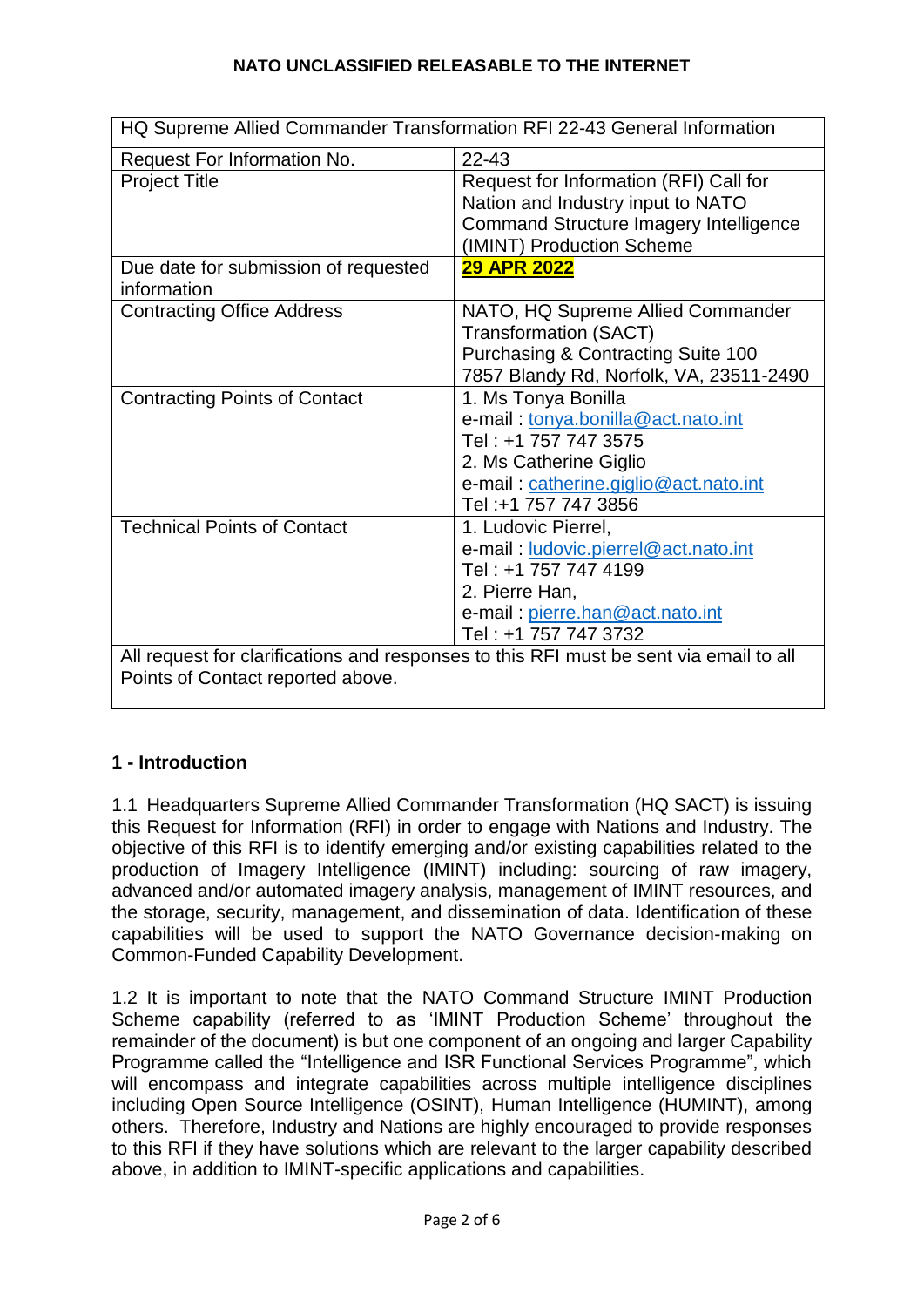1.3. This request for information does not constitute a commitment to issue a future request for proposal (RFP). The purpose of this request is to involve nations and industry through collaboration, in an examination of future capabilities related to the IMINT Production Scheme, with a focus on commercial technologies, products, and/or services. HQ SACT has not made a commitment to procure any of the items described herein, and release of this RFI shall not be construed as such a commitment, nor as authorization to incur cost for which reimbursement will be required or sought. Further, respondents are advised that HQ SACT will not pay for any information or administrative costs incurred in responding to this RFI. The costs for responding to this RFI shall be borne solely by the responding party. Not responding to this RFI does not preclude participation in any subsequent RFP if issued in the future.

# **2. Programme Description: IMINT Production Scheme Capability**

### 2.1 **Programme Vision**

2.1.1 As part of the larger "Intelligence and ISR Functional Services" Programme, the vision of IMINT Production Scheme consists of a NATO Intelligence Enterprise equipped with the commensurate people, processes, and tools needed to organically produce and deliver IMINT-related products in support of NATO's baseline activities and current operations to maximum level of effort with the aim of being able to organically conduct smaller scale operations, as well as to conduct larger operations through the integration of NATO Nation capabilities.

2.1.2 More specifically, the vision under the scope of this RFI is that the IMINT Production Scheme will facilitate/deliver:

-Timely and reliable access to both National and commercial raw imagery

-Cutting edge analysis and efficient/automated exploitation of imagery

-Optimal and dynamic management of IMINT PED nodes, as well as other potential intelligence assets

-Proper access, storage, and processing of IMINT and IMINT-related data, as well as dissemination across NATO, NATO Members, and Partner Nations.

Additional details regarding the capability requirements are included in the attached questionnaire - a review of that document will inform prospective respondents of the capabilities being sought.

2.1.3 Further, the programme's vision includes the implementation of a holistic approach to IMINT which provides an overarching layer of coherence over various related IMINT projects including NATO Allied Ground Surveillance Force (NAGSF), Coalition Shared Database (CSD), and Intelligence Functional-Service (INTEL FS) Spiral 2, among others.

#### 2.2 **Programme's Current Status**

2.2.1 To support the transformational change of how the IMINT Production Scheme will be doing business in the future, a Capability Programme Plan (CPP) is currently under development. The CPP aims to direct the necessary actions across the NATOrecognised lines of development including: doctrine, organisation, training, materiel (including software), leadership, personnel, facilities and interoperability.

2.2.2 The CPP consists of a rigorous analysis intended to assist decision makers in the selection of a solution that offers the Alliance the most value for money. These solutions are informed by this RFI and consider the full spectrum of possible alternatives le including consideration of "Adopt"-ing a solution (from Nations), "Buy"-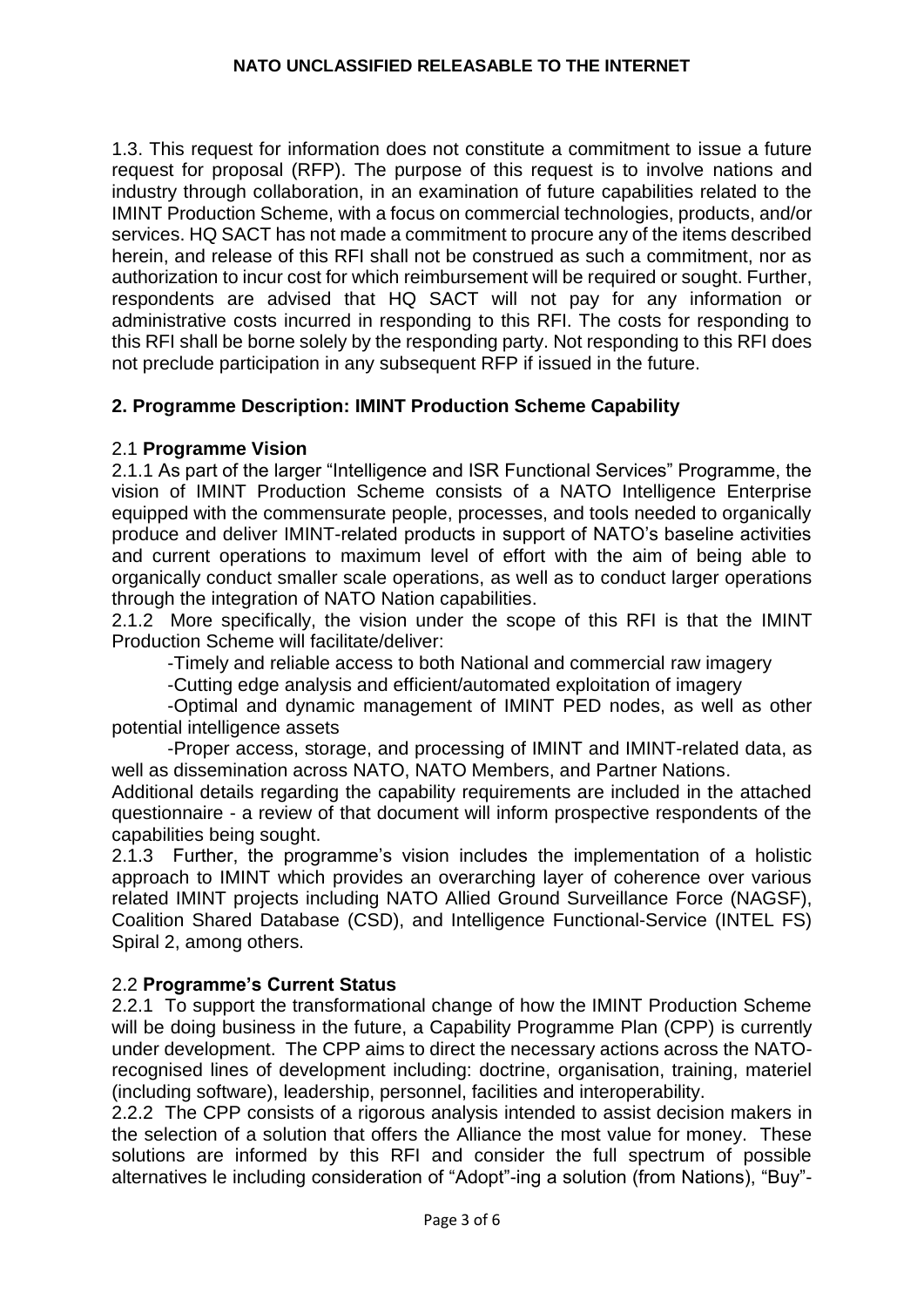ing (acquiring a solution from Industry), or "Create"-ing (developing a solution bespoke to NATO). Options are evaluated along the lines of operational effectiveness, risk and life cycle costs.

# **3. ACT's Framework for Collaborative Interaction (FFCI)**

3.1 ACT has implemented a Framework for Collaborative Interaction (FFCI) to increase opportunities for industry and academia to contribute to ACT capability development efforts through collaborative work. Such collaboration enables HQ SACT, and NATO as a whole, to benefit from industry/academia models, advice, capabilities and experience in the course of this work. In addition to the benefits HQ SACT gains from such projects, this collaborative effort will provide industry / academia with an improved understanding of NATO's capability requirements and the associated issues and development challenges to be addressed by HQ SACT. Potential collaborative projects are on specific topics that are of mutual interest to both parties but shall be restricted to collaborations in non-procurement areas. Several mechanisms have been already developed to support the initiation of collaborative projects between industry/academia and ACT ranging from informal information exchanges, workshops, studies or more extensive collaboration on research and experimentation.

3.2 Depending on the level and type of interaction needed for a collaborative project, a specific agreement may be needed between parties. The FFCI agreement for any specific project, if required by either party for the project to proceed, will range from "Non-disclosure Agreements" (NDA) for projects involving exchange of specific information to the more extensive "Declaration of Mutual Collaboration" (DOMC) to address intellectual property and other issues. No FFCI agreement is required to respond to this RFI. However, the principles underlying the FFCI initiative apply to this RFI. Extensive information on the ACT FFCI initiative can be found on the ACT web site being developed to support FFCI projects at [http://www.act.nato.int/ffci.](http://www.act.nato.int/ffci)

# **4. Requested Information**

#### 4.1 **Intent/Objectives of this RFI**

4.1.1 This request for information is intended to give Nations and industry an opportunity to provide information that would allow NATO to identify prospective products, systems or sub-systems and their potential benefits to the delivery of the IMINT Production Scheme.

4.1.2 Relatedly, NATO is seeking industry and National input if they possess prospective products, systems or sub-systems that span multiple intelligence disciplines, particularly if those disciplines are components of a single, coherent solution/system. Such information will help inform the Intelligence and ISR Functional Services Programme as a whole.

# 4.2 **Answering this RFI**.

4.2.1 The accompanying excel spreadsheet contains a series of questions regarding the information being requested in this RFI. Responses may be submitted by e-mail to the Points of Contact listed above on page two of this document.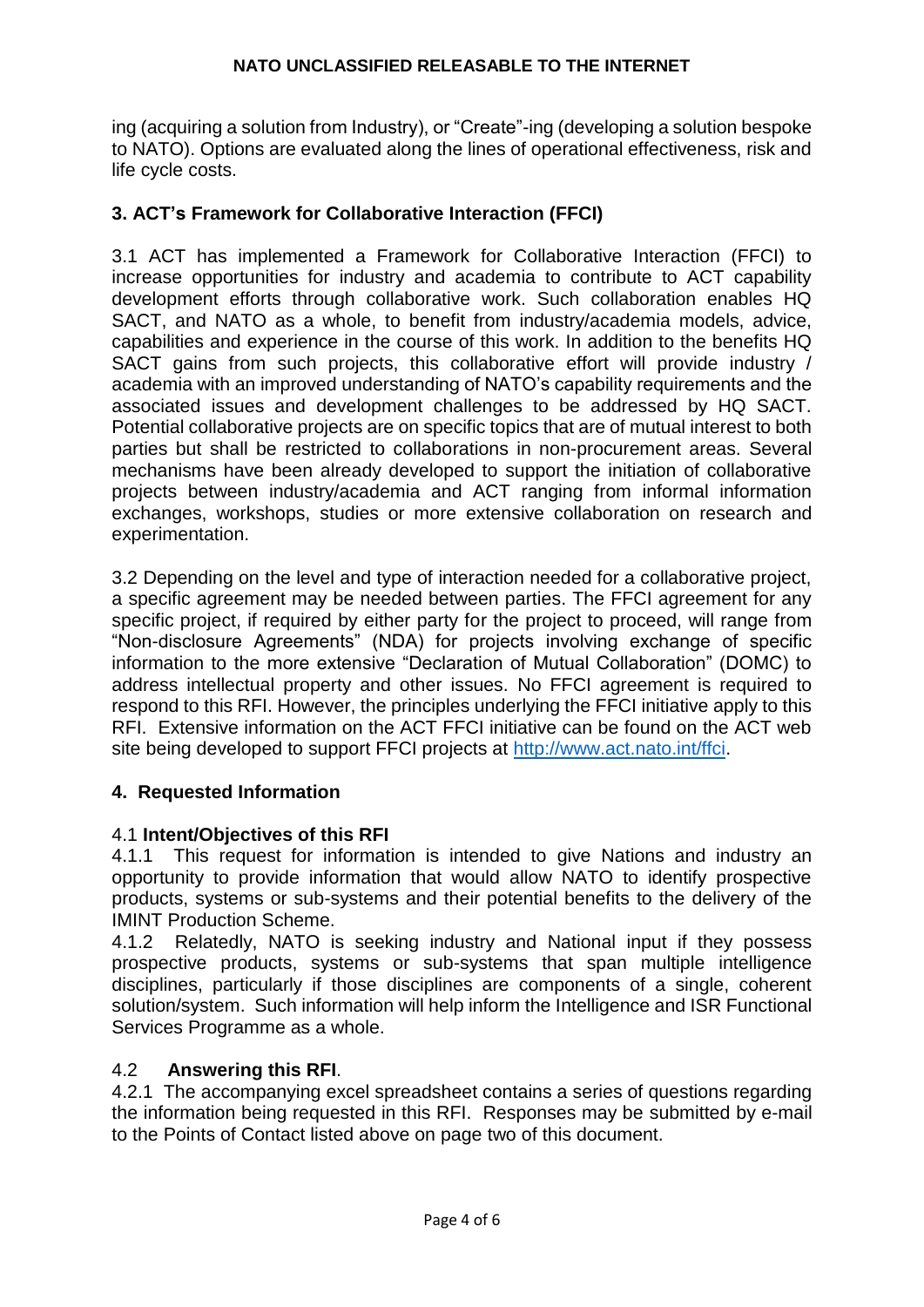#### **NATO UNCLASSIFIED RELEASABLE TO THE INTERNET**

4.2.2 If needed, respondents may also submit an accompanying white paper to provide information related to their capabilities. White papers must be in MS Word or pdf format, less than 10 pages total, and the file size should not exceed 5MB.

4.2.3 The data collected in response to this RFI will be used to inform the decision regarding the acquisition strategy for elements relating to the Intelligence and ISR Functional Services Programme, namely the future IMINT Production Scheme Capability Programme.

4.2.4 To ensure understanding of NATO requirements, HQ SACT, in collaboration with NATO subject matter representatives, will host online/virtual question and answer (Q&A) sessions with interested parties. Participants will be able to enhance their understanding of the programme by asking clarifying questions to contributing NATO subject matter representatives.

-Session 1: 23 March 2022 (0730-0900 EST | 1230-1400 GMT | 1330-1500 CET), register here: <https://attendee.gotowebinar.com/register/1121202114743018252>

-Session 2: 31 March 2022 (0730-0900 EST | 1230-1400 GMT | 1330-1500 CET), register here: <https://attendee.gotowebinar.com/register/5781408481792735248>

Please send any clarifying questions to the technical POCs no later than 20 MAR 2022 so that the appropriate answers may be prepared and briefed during the sessions. To ensure transparency and fairness for companies, these sessions will be recorded and made available to interested parties on the HQ SACT P&C website at the following URL: [www.act.nato.int/contracting.](http://www.act.nato.int/contracting)

4.2.5 Respondents offering potential solutions to this RFI may be invited to participate in a follow-on virtual session to further discuss the solution(s) offered.

4.2.6 Response due date: **29 APR 2022.**

4.2.7 Questions of a technical nature about this RFI announcement shall be submitted by e-mail to the above-mentioned POCs. Accordingly, questions in an e-mail shall not contain proprietary and/or classified information. Answers will be posted on the HQ SACT P&C website at: www.act.nato.int/contracting-procurements.

#### 4.3 **RFI Administrative Information**.

4.3.1 Provision of data, or lack of, will not prejudice any respondent in the event that there is a competitive bidding process later as part of NATO Common-Funded Capability Development.

4.3.2 This is not a formal request for submissions as part of a procurement; it is intended to provide support to subsequent and additional in-depth survey to determine possible systems or products, which should be identified in the development of the Capability Programme Plan.

4.3.3 Expected benefits to respondents. Participants in this RFI will have the chance to share their state-of-the-art technologies and expose their products to the IMINT Production Scheme operators and subject matter experts.

4.3.4 Organizational Conflicts of Interest. Companies responding to this RFI are hereby placed on notice responding to this RFI could conceivably create an organizational conflict of interest (OCI) on a future procurement, if a future procurement were to occur within the capability development process. Companies are cautioned to consider OCI when responding to this RFI, and to consider internal mitigation measures that would prevent OCI's from adversely affecting a company's future procurement prospects. OCI's can often be mitigated or prevented with simple, early acquisition analysis and planning and the use of barriers, teaming arrangements, internal corporate nondisclosure policies and firewalls, and similar prophylactic measures. HQ SACT is not in a position to advise responding companies on the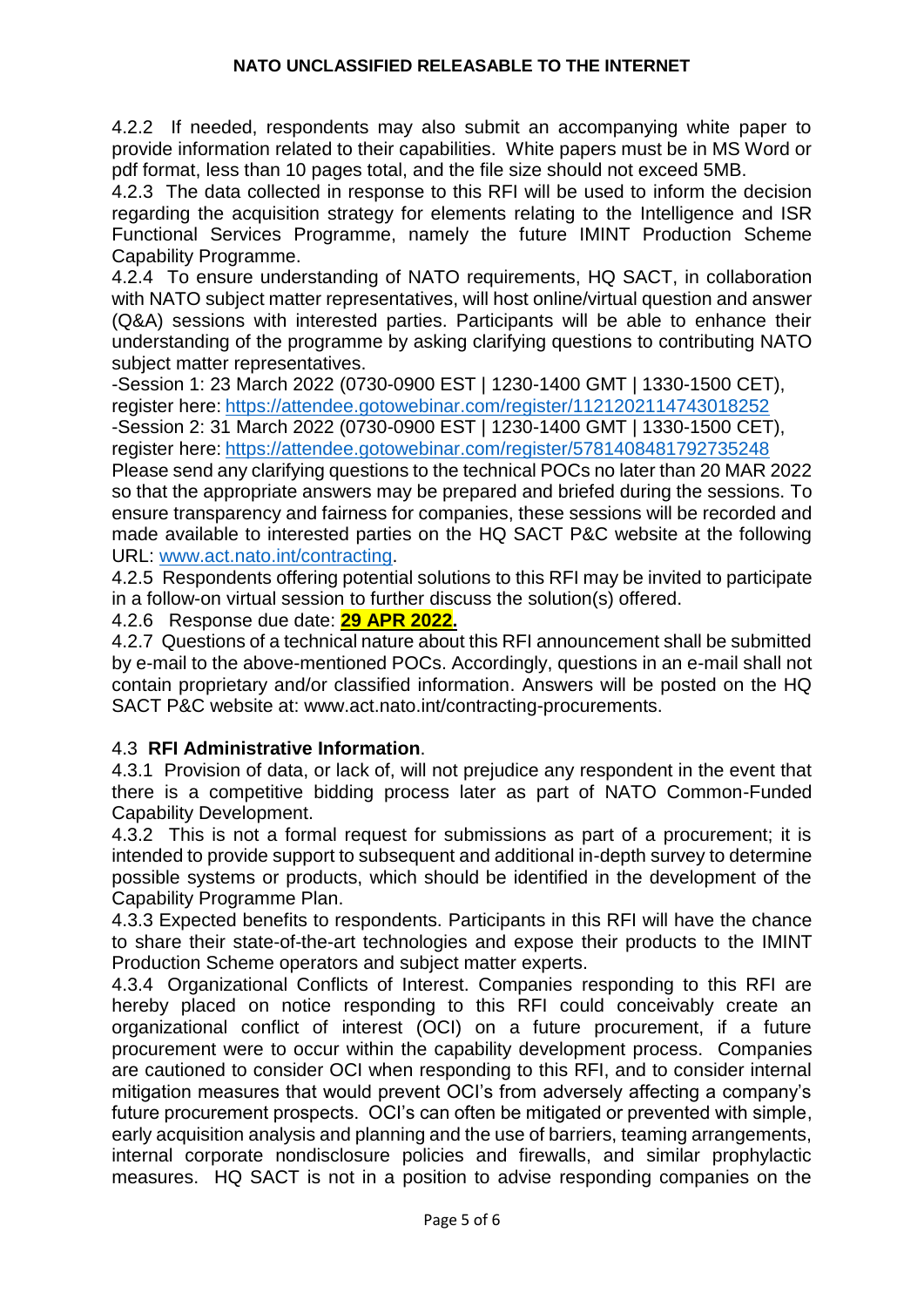existence of OCI or remedial measures, and encourages responding companies to consult internal or external procurement and legal consultants and in-house counsel. 4.3.5 Handling of Proprietary information. Proprietary information, if any, should be minimised and clearly marked as such. HQ SACT will treat proprietary information with the same due care as the command treats its own proprietary information, and will exercise due caution to prevent its unauthorised disclosure. Please be advised that all submissions become HQ SACT property and will not be returned.

#### 4.4 **Non-disclosure principles**.

4.4.1 HQ SACT will follow non-disclosure principles and possibly conclude an NDA with any companies to protect submitted information from further disclosure. As the third party beneficiary of this nondisclosure, this RFI serves to inform you of how HQ SACT plans to proceed and of HQ SACT's intent to protect information from unauthorized disclosure, requiring the third party company to protect the disclosed information using the highest degree of care that the company utilizes to protect its own Proprietary Information of a similar nature, and no less than reasonable care. This includes the following responsibilities and obligations:

4.4.1.1. The third party company receiving the information shall not, without explicit, written consent of HQ SACT:

• Discuss, disclose, publish or disseminate any Proprietary Information received or accessed under nondisclosure principles and subject to an NDA, if an NDA is concluded;

• Use disclosed Proprietary Information in any way except for the purpose for which it was disclosed in furtherance of the goals of the instant project, collaboration, activity or contract; or

• Mention the other Party or disclose the relationship including, without limitation, in marketing materials, presentations, press releases or interviews.

4.4.1.2. Exceptions to Obligations. The third party company receiving the information may disclose, publish, disseminate, and use Proprietary Information:

• To its employees, officers, directors, contractors, and affiliates of the recipient who have a need to know and who have an organizational code of conduct or written agreement with the recipient requiring them to treat the disclosed Proprietary Information in accordance with nondisclosure principles and the NDA (if executed);

• To the extent required by law; however, the company receiving the information will give HQ SACT prompt notice to allow HQ SACT a reasonable opportunity to obtain a protective order or otherwise protect the disclosed information through legal process; or

• That is demonstrated in written record to have been developed independently or already in the possession of the company receiving the information without obligation of confidentiality prior to the date of receipt from HQ SACT; that is disclosed or used with prior written approval from HQ SACT; obtained from a source other than HQ SACT without obligation of confidentiality; or publicly available when received.

4.4.2 Any response to this RFI is considered to establish consent to this process. A copy of the NDA, if or when concluded, can be provided on request.